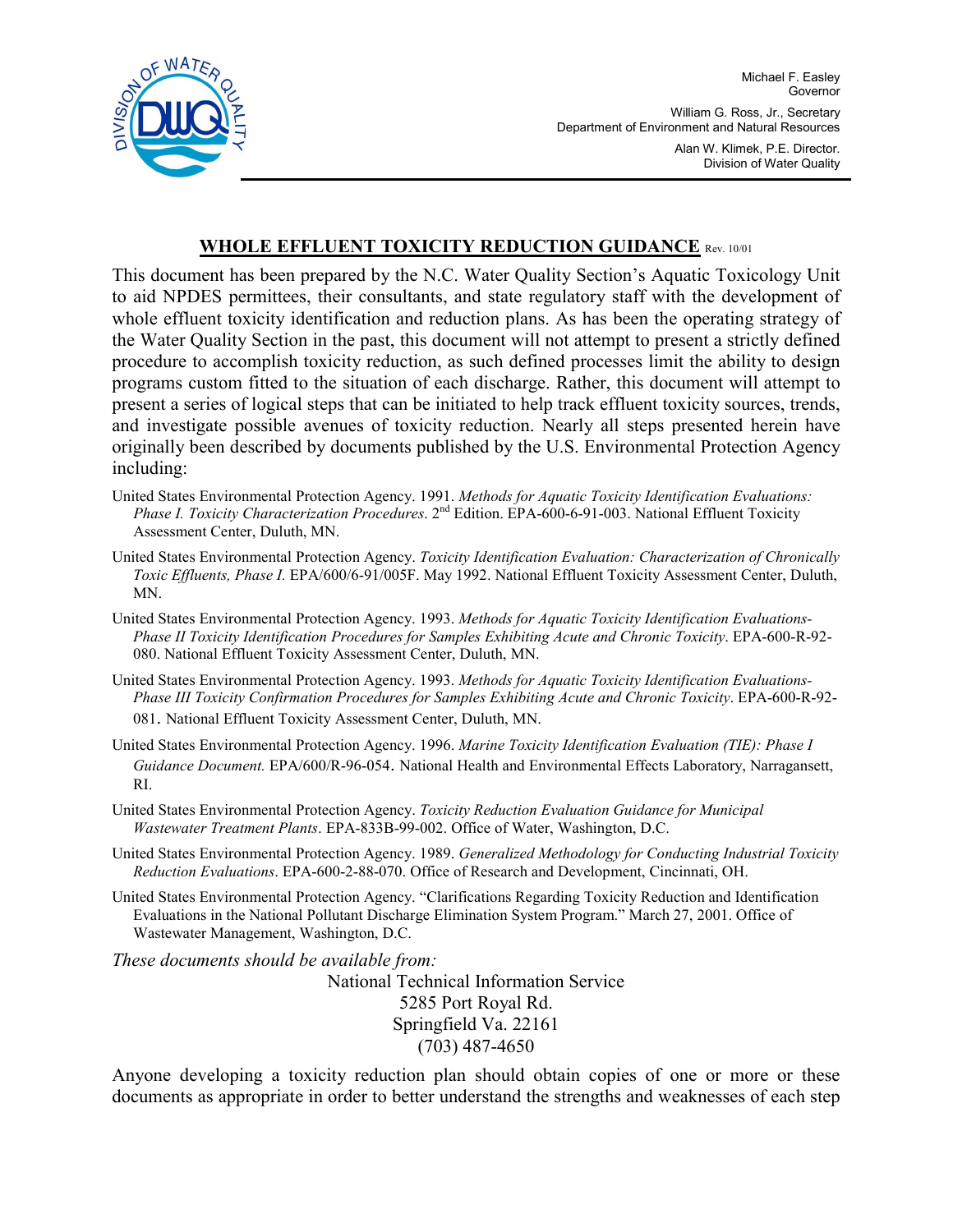and be better able to plan further actions. Included in this guidance are outlines of general toxicity reduction evaluations for both industrial and municipal wastewater treatment facilities. These outlines demonstrate decision paths that may be encountered in performing a TRE, as described in detail by the EPA documents.

A logical starting place for investigations of toxicity sources and reduction is a thorough information gathering phase. At this stage, several preliminary issues should be investigated and information evaluated for potential causes/sources of toxicity, effluent variability, treatment system efficiency, etc.

For municipal wastewater treatment plants (WWTPs) this information may include:

- The NPDES permit
- Treatment system design criteria, flow diagrams, descriptions of treatment elements
- Influent and effluent flow data
- Influent and effluent conventional pollutant data and removal efficiencies
- Effluent toxicity data and trends
- Process control and operational data and histories
- In-plant chemical usage (polymers, coagulants, chlorine)
- Treatment upset histories and reports
- Pretreatment information
	- Industrial waste surveys
	- Industrial user self-monitoring reports
	- Industrial user operational schedules and flow patterns
	- Waste hauler monitoring and manifests
	- Hazardous waste inventories

For industrial wastewater treatment WWTPs this information may include:

- Process and wastewater generating process diagrams and descriptions
- Production records
- Diagrams and descriptions of non-process wastewater sources (cooling towers, boilers, floor drains)
- In-plant flow records and water usage
- Chemical inventories and usage records
- Chemical labels, material safety data sheets (MSDS), and toxicity information
- Operating schedules with emphasis on how these schedules affect wastewater flow/composition
- WWTP operational data and histories
- Wastewater monitoring records(chemical and toxicity)

The overall importance of this initial information gathering phase to the success of a toxicity reduction evaluation cannot be overestimated both in terms of eventual outcome as well as the efficiency with which that outcome is achieved. In many instances, it is likely that sources of toxicity can be escalated or de-escalated as targets for investigation by simple calculation rather than further testing, greatly reducing the cost of the investigation. This information gathering phase will often be accomplished by the permittee prior to contact with any paid consultants and before any actual testing takes place. By carefully reviewing the information gathered and comparing trends in flow patterns, treatment efficiency, wastewater loading and effluent constituents with toxicity patterns observed over time, the permittee may be able to narrow the scope of further investigations and possibly even identify problem constituents.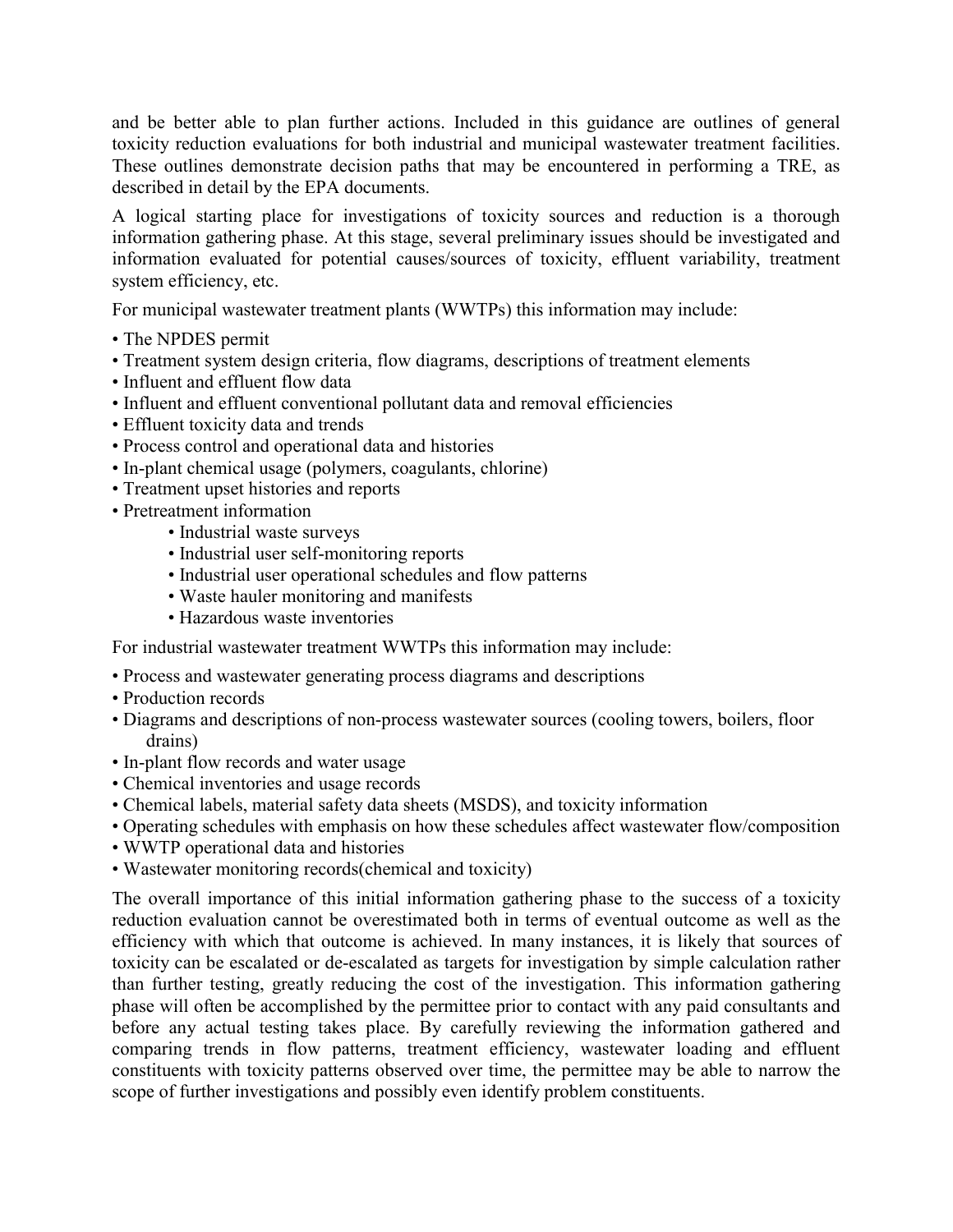Following information acquisition, emphasis should next be placed on maximizing in-house treatment efficiency and assuring that housekeeping practices are not contributing unnecessarily to final effluent toxicity. Waste treatment efficiency must be maximized during this process in order that it does not present a moving target in itself. Industrial facilities should identify and regulate all possible contributions to the wastewater system, including floor drain discharges where unwanted materials may be disposed without the knowledge of wastewater treatment staff. In addition to the obvious industrial process waste streams, side streams such as cooling tower discharge, boiler blowdown, or airwash discharges should be reviewed for the presence of sometimes very toxic chemicals. Toxicity information is now readily available for many commonly used biocidal compounds used in these applications. Municipal systems should investigate the toxicity of any added treatment chemicals and review effluent toxicity vs. use records of such chemicals. Effluent chlorination and ammonia frequently prove to be two of the most commonly encountered causes of effluent toxicity. Over-chlorination and excess variation in chlorination should be high on the list as potential toxicity problems.

At this point a good informational base should have been developed and wastewater treatment efficiency should be at peak sustainable levels. If still necessary, a Toxicity Identification Evaluation (TIE) could now be initiated to help characterize the chemical/physical nature of the problem constituents. This series of tests, described by the EPA TIE manuals referenced previously consists of a series of chemical/physical manipulations of the wastewater followed by subsequent toxicity tests that can identify or rule out possible toxicants. A TIE will most likely require the expertise of a team of biologists, chemists, and possibly wastewater engineers experienced with these protocols due to the site-specific decisions that must be made in development and interpretation of results. Some of the complex analytical procedures required by TIE protocols may not be available in many wastewater laboratories. As such, consultants specializing in toxicity reduction may need to be sought. A TIE series should be carefully planned and monitored through its duration with interim findings communicated back to the collection and treatment system managers for immediate investigation. Where these interim findings point to a possible source of toxicity, modifications in chemicals being used or disposal/use patterns may be modified to efficiently solve toxicity problems.

Once problem constituents have been characterized and/or identified, in either an individual industrial discharge or in a municipal system, the sources of these constituents can be tracked to the source and addressed through product substitution, waste reduction, or recycle/reuse systems. With few exceptions, removal of these problem constituents will be more cost effective by these means than by treatment. If treatment is necessary, TRE efforts can shift to bench or pilot scale treatability studies.

In municipal treatment systems where the sources of problem constituents are not known, a procedure referred to as Refractory Toxicity Assessment (RTA) can be employed, as described by EPA-833B-99-002. This approach utilizes bench scale treatment of various influent sources to determine which wastestreams pass through the treatment system without effective detoxification.

For either industrial or municipal discharges, custom designed toxicity tests to answer specific questions can be beneficial. If well designed, these tests can be significantly reduced in both complexity and cost from those required for NPDES compliance testing. Such tests could address the toxicity of individual streams contributing to the whole effluent or tests of process or treatment chemicals to address relative toxicity. Consultants experienced with performing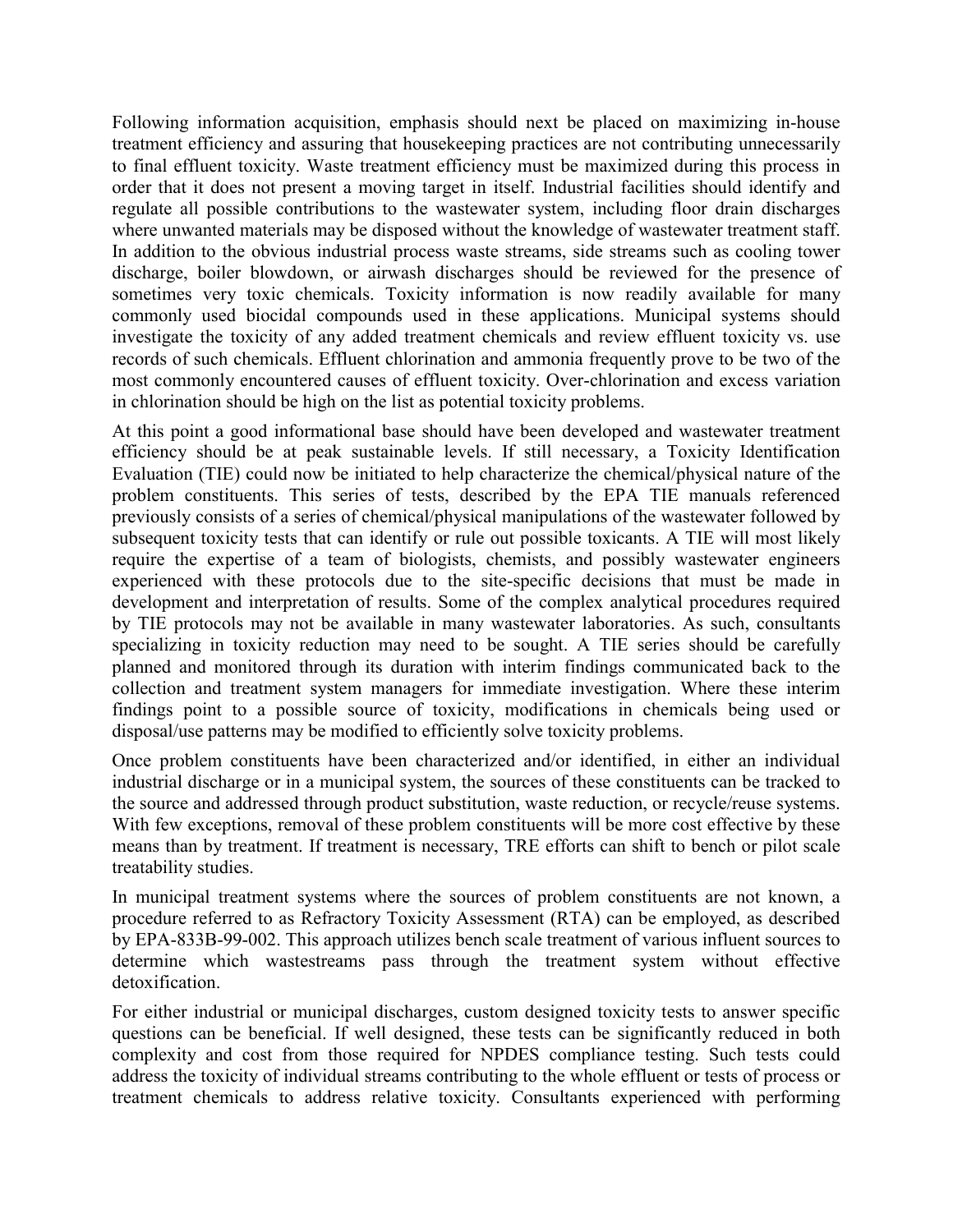toxicity reduction work should be able to design such tests and significantly reduce costs by doing so. As stated earlier, the position of the N.C. Water Quality Section is that the goal of this process is to reduce observed toxicity in the effluent. Finding the most efficient means of reaching this goal is encouraged so that unnecessary testing and costs are not incurred.

Technical staff of the Water Quality Section reviews most toxicity reduction plans. Reviewers of these plans will judge adequacy based on information provided and the technical ability of the plans to address the problems encountered in each specific application. Generally, those plans that follow the logic of the EPA described toxicity reduction evaluation guidance will meet the intent of most TRE requirements. The EPA document " Technical Support Document for Water Quality-based Toxics Control" (EPA/505/2-90-001, PB91-127415, March 1991, p. 116) includes a list of evaluation criteria for TRE plans that can be helpful in designing or evaluating a plan submitted by a consultant. The ideas presented by this list include important concepts that the Water Quality Section evaluates when reviewing the effectiveness of TRE proposals. That list is as follows:

- Are the objectives or targets of the TRE stated clearly and accurately?
- Are the schedule milestones for accomplishing the tasks described in the study plan?
- Are the final TRE report, progress reports, and meetings with the regulatory authority included as part of the schedule?
- Are the approaches or methods to be used described to the extent possible prior to beginning the TRE?
- Has available EPA guidance been used in designing the TRE and developing the TRE plan (or if other methods are proposed, are these sufficiently documented)?
- Does the TRE plan specify what results and data are to be included in the interim and final reports?
- Does the TRE plan provide for arrangements for any inspections or visits to the facility or laboratory that are determined to be necessary by the regulatory authority?
- Are the toxicity test methods and endpoints to be used described or referenced?
- Does the approach described build on previous results and proceed by narrowing down the possibilities in a logical progression?
- Does the plan provide for all test results to be analyzed and used to focus on the most effective approach for any subsequent source investigations, treatability studies, and control evaluations?
- Are optimization of existing plant/treatment operations and spill control programs part of the initial steps of the TRE?
- Does the TRE plan allow a sufficient amount of time and appropriate level of effort for each of the components of the study plan?
- Does the TIE use broad characterization steps and consider quantitative and qualitative effluent variability?
- Is toxicity tracked with aquatic organism toxicity tests throughout the analyses?
- Is the choice of tests for the TRE logical and will correlations be conducted if the species used are different from those used for routine biomonitoring?
- Is the laboratory analytical capability and the expertise of the investigator broad enough to conduct the various components of the evaluation?

A question that will undoubtedly arise is "What will be the State's role in the TIE/TRE process?" The Water Quality Section's regional office staff should be the first point of contact in these